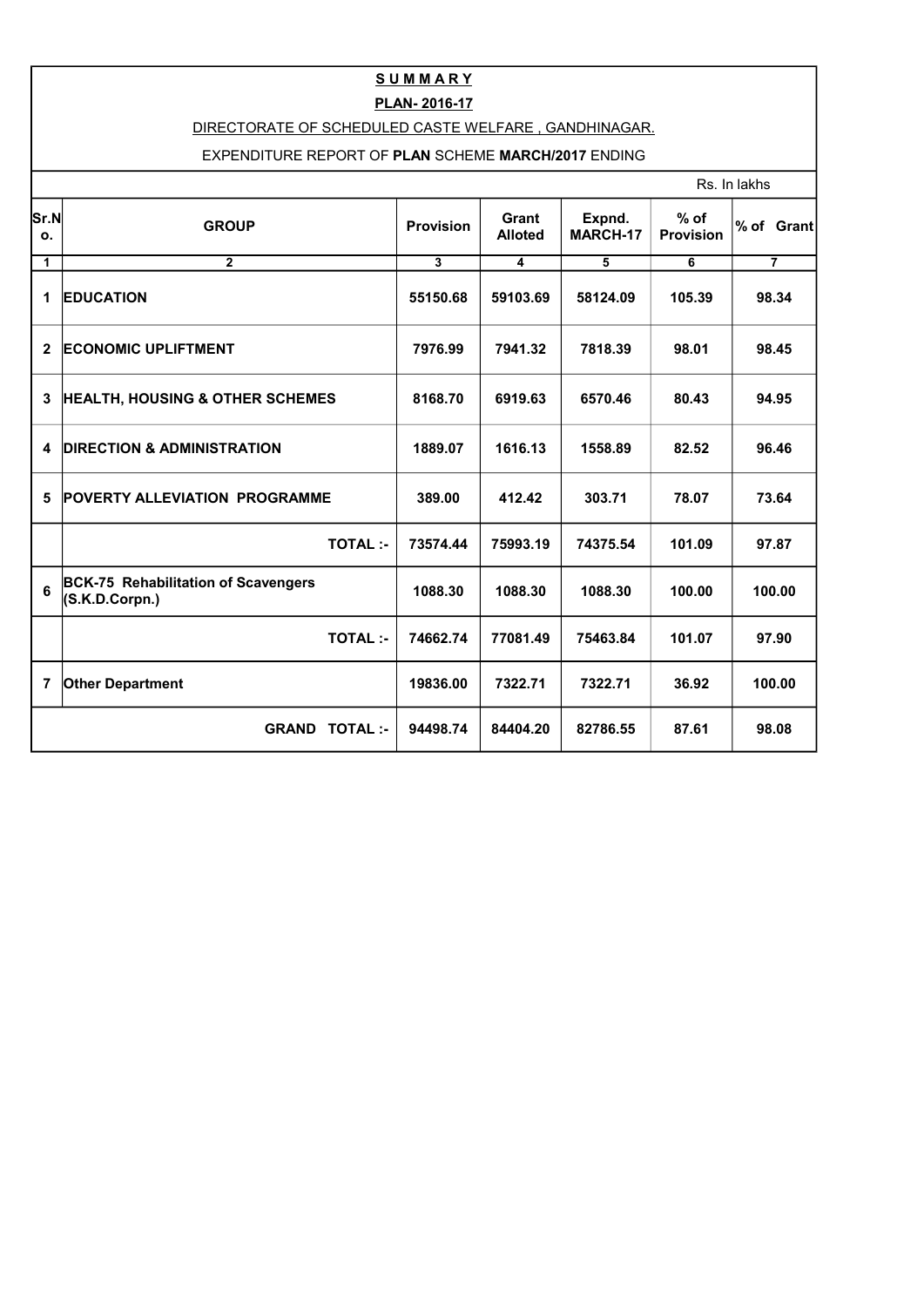|                | PLAN 2016-17                     |                                                                                                                                                                                                          |                    |                    |                    |                |                   |                                       |
|----------------|----------------------------------|----------------------------------------------------------------------------------------------------------------------------------------------------------------------------------------------------------|--------------------|--------------------|--------------------|----------------|-------------------|---------------------------------------|
| Sr.            |                                  | <b>NO. &amp; NAME OF THE SCHEME</b>                                                                                                                                                                      | <b>Provision</b>   | Grant              | Expnd.<br>MARCH-17 | <b>Targets</b> | <b>Achievment</b> | % age of Exp.<br>Against<br>Provision |
| 1              | (1) EDUCATION                    | 2                                                                                                                                                                                                        | 3                  | $\overline{4}$     | 6                  | $\overline{7}$ | $\overline{8}$    | 9                                     |
| 1              | BCK-2                            | Parixitlal Majmudar Scholarship for Pre.                                                                                                                                                                 | 800.00             | 823.54             | 778.65             | 123077         | 140039            | 97.33                                 |
| $\overline{2}$ | BCK-2B                           | SSC students.<br>Upgradation of Merit of SC Students                                                                                                                                                     | 45.00              | 38.61              | 36.90              | 200            | 136               | 82.00                                 |
| 3              | BCK-3                            | Scholarship to S.C. Bright Students in<br>Selected Secondary & Higher Secondary<br>Schools.                                                                                                              | 4.00               | 3.32               | 3.32               | 8              | 11                | 83.00                                 |
| 4              | BCK-4                            | Muni Metraj State Scholarship for Pre.<br>S.S.C. students whose Parents are<br>engaged in Unclean occupation.<br>(Plan+css)                                                                              | 5500.00            | 5184.21            | 5082.77            | 295000         | 273165            | 92.41                                 |
| 5              | BCK-5                            | Bhagavan Buddh State Scholarship for<br>post. S.S.C. Girls students not eligible<br>because of income criteria service &<br>Familysize.                                                                  | 500.00             | 500.00             | 480.71             | 6900           | 9142              | 96.14                                 |
| 6              | BCK-6                            | Free Cycles to S.C. Girls studying in Std.<br>IX (Sarasvati Sadhana Yojana)                                                                                                                              | 600.00             | 600.00             | 599.98             | 24000          | 17247             | 100.00                                |
| $\overline{7}$ | <b>BCK-6.1</b>                   | Govt. Of India Post Matric<br>Scholarship(State Plan+css)                                                                                                                                                | 25000.00           | 29536.35           | 29511.35           | 192000         | 166582            | 118.05                                |
| 8              | BCK-7                            | Coaching fees. to S.C. students studying in<br>science stream.                                                                                                                                           | 300.00             | 250.00             | 227.96             | 1000           | 1490              | 75.99                                 |
| 9              | BCK-8                            | Coaching fees. to S.C. students studying in                                                                                                                                                              | 7.00               | 3.00               | 2.61               | 75             | 49                | 37.29                                 |
| 10             | <b>BCK-10</b>                    | General stream.<br>F.A. For the Foodbill for SC Students<br>getting Post Matric Scholarship & Residing<br>Hostel attached with or Recognized by<br>college                                               | 405.00             | 500.00             | 462.72             | 3125           | 4277              | 114.25                                |
| 11             | BCK-11                           | F.A. to SC Students Maharaja Sayajirao<br>Gayakvad Scholarship Scheme for Phd.<br>& M.phil                                                                                                               | 20.00              | 20.00              | 19.85              | 70             | 78                | 99.25                                 |
| 12             | <b>BCK-12</b>                    | F.A. to SC Students studing in Medical &<br>Enginering degree/ Diploma courses, for<br>purchase of Instruments.                                                                                          | 85.00              | 98.72              | 87.69              | 583            | 2702              | 103.16                                |
| 13             | <b>BCK-13</b>                    | State Scholarship to S.C. students for<br><b>Technical &amp; Professional Cources</b>                                                                                                                    | 775.00             | 1100.00            | 1094.69            | 15500          | 26462             | 141.25                                |
| 14             | <b>BCK-14</b>                    | Loan Assistant to SC Students for<br><b>Commercial Pilot</b>                                                                                                                                             | 200.00             | 75.00              | 75.00              | 8              | 3                 | 37.50                                 |
| 15             | <b>BCK-15</b>                    | Loan To SC Studetns for higher study in                                                                                                                                                                  | 2175.00            | 2600.00            | 2600.00            | 145            | 175               | 119.54                                |
| 16             | BCK-16                           | foreign countries<br>Uniform to SC Students in Std 1 to 8                                                                                                                                                | 1500.00            | 1325.14            | 1207.96            | 500000         | 401934            | 80.53                                 |
| 17             | BCK-17                           | Special scholarship for Boys & Girls<br>student belonging to Valmiki, Hadi,<br>Nadiya, Senva, Turi, Garo, Vankar<br>Sadhu, DalitBava, Turibarot, Tiragar/Tirband<br>a, Thori & Matang in Std. I to VII.  | 700.00             | 669.63             | 553.82             | 93333          | 72303             | 79.12                                 |
| 18             | <b>BCK-17 A</b>                  | Special scholarship for Boys & Girls<br>student belonging to Valmiki, Hadi,<br>Nadiya, Senva, Turi, Garo, Vankar<br>Sadhu, DalitBava, Turibarot, Tiragar/Tirband<br>a, Thori & Matang in Std. VIII to X. | 15.00              | 15.31              | 11.35              | 1467           | 1193              | 75.67                                 |
| 19             | <b>BCK-19</b>                    | GIA to Subedar Ramji Ambedkar<br>Backward Class hostel.                                                                                                                                                  | 4425.00            | 4617.70            | 4538.17            | 579            | 579               | 102.56                                |
| 20             | <b>BCK-20</b>                    | GIA for building construction for Boys<br>Hostels.                                                                                                                                                       | 10.50              | 1.25               | 1.25               | $\mathbf{2}$   | 2                 | 11.90                                 |
| 21             | <b>BCK-21</b>                    | GIA for building construction for Girls<br>Hostels.                                                                                                                                                      | 7.50               | 0.00               | 0.00               | 1              | 0                 | 0.00                                  |
| 22             | <b>BCK-22</b>                    | GIA to Additional Coaching Centre & Govt.<br>Hostel                                                                                                                                                      | 5.00               | 4.44               | 3.74               | $\mathbf{1}$   | 21                | 74.80                                 |
| 23             | $BCK-24$                         | Establishment of new hostel &<br>Development of Govt. Hostels for Boys &<br>Girls+house master                                                                                                           | 4296.86            | 3704.80            | 3478.07            | 74             | 74                | 80.94                                 |
| 24             | <b>BCK-27</b>                    | Shri Jugat Ram Dave Ashram Schools<br>Scheme                                                                                                                                                             | 3234.00            | 3206.38            | 3150.26            | 88             | 88                | 97.41                                 |
| 25             | BCK-28 *                         | Mamasaheb Fadke Ideal Residential                                                                                                                                                                        | 2035.32            | 1625.35            | 1576.75            | 20             | 20                | 77.47                                 |
| 26             | <b>BCK-29</b>                    | Schools<br>Award and prizes at S.S.C. and                                                                                                                                                                | 18.00              | 17.10              | 15.20              | 350            | 224               | 84.44                                 |
|                |                                  | H.S.C.level for S.C. student.<br>Mahatma Gandhi award, Dr. Babasaheb                                                                                                                                     |                    |                    |                    |                |                   |                                       |
| 27             | BCK-30<br>BCK-                   | Ambedkar Award & Dalit Sahitya Award<br>ect.<br>Pre Matric Scholarship for student of                                                                                                                    | 13.50              | 13.50              | 7.60               | 6              | 6                 | 56.30                                 |
| 28             | 35(239)                          | IX & X. $(CSS)$                                                                                                                                                                                          | 2062.00            | 2275.57            | 2231.20            | 72000          | 100677            | 108.21                                |
| 29<br>30       | <b>BCK-356</b><br><b>BCK-353</b> | Talentpool Scheme for SC Students<br>Free tablet for S.C. students studying in                                                                                                                           | 132.00<br>60.00    | 36.60<br>60.00     | 32.60<br>55.02     | 330<br>667     | 72<br>609         | 24.70<br>91.70                        |
|                |                                  | std.12th<br>Training to SC Students for                                                                                                                                                                  |                    |                    |                    |                |                   |                                       |
| 31             | <b>BCK-355</b>                   | IIM, NIFT, CEPT etc Examination<br>Training to SC Students fo GUJCAT,                                                                                                                                    | 15.00              | 0.00               | 0.00               | 75             | 0                 | 0.00                                  |
|                | 32 BCK-354                       | PMT, NEET & JEE Examination                                                                                                                                                                              | 30.00              | 23.17              | 21.91              | 150            | 135               | 73.03                                 |
|                | <b>BCK</b>                       | Dr.Babasaheb Ambedkar Chair<br><b>TOTAL EDUCATION</b>                                                                                                                                                    | 175.00<br>55150.68 | 175.00<br>59103.69 | 175.00<br>58124.09 | 0<br>1330834   | 5<br>1219501      | 100.00<br>105.39                      |
|                |                                  |                                                                                                                                                                                                          |                    |                    |                    |                |                   |                                       |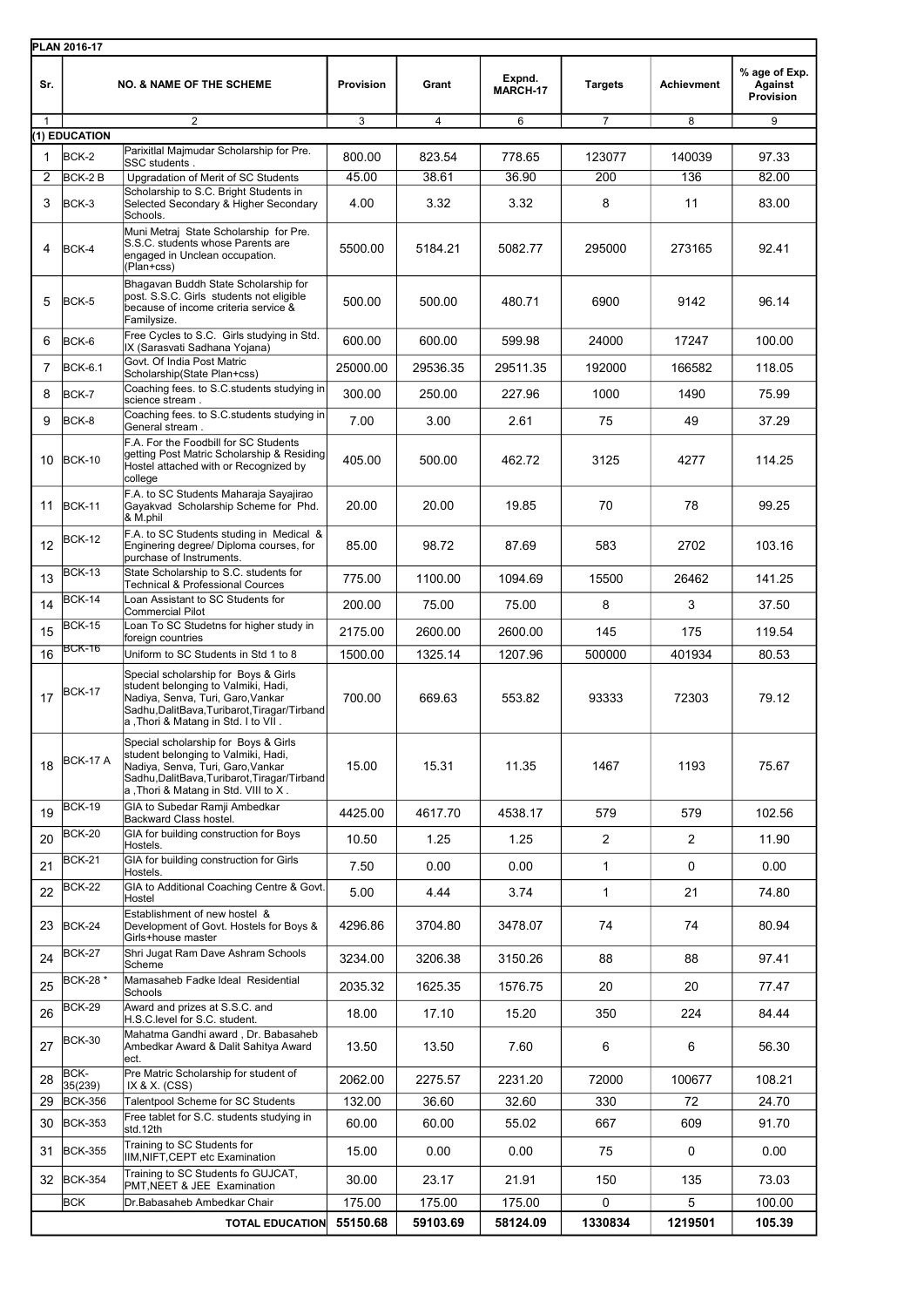|     | <b>PLAN 2016-17</b>                                                                                       |                                                                                                                                              |                  |                   |                    |                          |                   |                             |  |  |
|-----|-----------------------------------------------------------------------------------------------------------|----------------------------------------------------------------------------------------------------------------------------------------------|------------------|-------------------|--------------------|--------------------------|-------------------|-----------------------------|--|--|
| Sr. |                                                                                                           | <b>NO. &amp; NAME OF THE SCHEME</b>                                                                                                          | <b>Provision</b> | Grant             | Expnd.<br>MARCH-17 | <b>Targets</b>           | <b>Achievment</b> | % Exp. Against<br>Provision |  |  |
| 1   |                                                                                                           | $\overline{2}$                                                                                                                               | 3                | $\overline{4}$    | 6                  | 7                        | 8                 | $\overline{9}$              |  |  |
| 33  | 2) ECONOMIC UPLIFTMENT<br>BCK-31                                                                          |                                                                                                                                              |                  |                   |                    |                          |                   |                             |  |  |
| 34  | BCK-31                                                                                                    | Manav Garima Yojana Sadhan Sahay                                                                                                             | 1000.00          | 912.75<br>1000.00 | 912.75             | 22000                    | 13000             | 91.28<br>100.00             |  |  |
|     |                                                                                                           | S.C.A TO S.C.S.P<br>F.A. for Dr. P.G. Solanki Law /Doctor                                                                                    | 1000.00          |                   | 1000.00            | 18000                    | 18000             |                             |  |  |
| 35  | <b>BCK-32</b>                                                                                             | Students Stipeand scheme. BCK-32<br>2225 F.A.                                                                                                | 97.20            | 75.98             | 71.53              | 645                      | 877               | 73.59                       |  |  |
| 36  | BCK-32 A                                                                                                  | F.A. to P.G. Solanki M.S. / M.D. Post<br>Graduates of SC Students to start Surgical<br>Nursing Home Clinic BCK-32A 2225<br>F.A.              | 0.50             | 0.50              | 0.50               | 1                        | 1                 | 100.00                      |  |  |
| 37  | <b>BCK-32 c</b>                                                                                           | <b>LOAN</b> to P.G. Solanki<br>M.B.B.S.,B.A.S.M, B.M.A.M & M.S./ M.D.<br>Students of SC (273) M.S./M.D.<br><b>STUDENTS BCK-32A 6225</b>      | 8.50             | 8.50              | 8.50               | 4                        | 5                 | 100.00                      |  |  |
| 38  | <b>BCK-32 B</b>                                                                                           | <b>LOAN</b> Assistant to Dr. P.G. Solanki<br>Law /Doctorl Graduates. (272) / BCK-32<br>6225                                                  | 2.80             | 10.00             | 7.48               | 23                       | $\overline{2}$    | 267.14                      |  |  |
| 39  | BCK-33                                                                                                    | Special Tailoring Centrer for women.                                                                                                         | 25.00            | 30.68             | 29.88              | 5                        | 5                 | 119.52                      |  |  |
| 40  | <b>BCK-35 A</b>                                                                                           | Coaching & Allied assistant / Professional                                                                                                   | 5.00             | 0.00              | 0.00               | 230                      | 0                 | 0.00                        |  |  |
| 41  | <b>BCK-HS</b>                                                                                             | Training for S.C.students.<br><b>HIGH Skill Traing /Skill Upgradation</b>                                                                    | 2649.99          | 3275.24           | 3187.60            | 3000                     | 7251              | 120.29                      |  |  |
|     | <b>BCK-36</b>                                                                                             | F.A. to 'Computer training classes for S.C.                                                                                                  |                  |                   |                    |                          |                   |                             |  |  |
| 42  |                                                                                                           | students. BCK-36 (102)                                                                                                                       | 2.00             | 0.00              | 0.00               | 4                        | 0                 | 0.00                        |  |  |
| 43  | <b>BCK-36</b>                                                                                             | F.A. for Airhostess, Travel & Hospitality<br>Management Carear for scheduled caste<br>students. BCK-36 (277)                                 | 25.00            | 0.00              | 0.00               | 27                       | 0                 | 0.00                        |  |  |
| 44  | <b>BCK-38</b>                                                                                             | Stipend to Scheduled Castes students for<br>IAS, IPS, courses & allied services.                                                             | 25.00            | 25.00             | 0.00               | 35                       | $\Omega$          | 0.00                        |  |  |
| 45  | <b>BCK-39</b>                                                                                             | <b>Working Men Hostel</b>                                                                                                                    | 3.00             | 0.00              | 0.00               | 1                        | 0                 | 0.00                        |  |  |
| 46  | BCK-40                                                                                                    | Gujarat Scheduled Caste Development<br>Corporation, Gandhinagar. (Administrative<br>expense)(2225)                                           | 624.00           | 500.00            | 500.00             | 1                        | $\mathbf{1}$      | 80.13                       |  |  |
| 47  | BCK-40 A                                                                                                  | Share Capitals for S.C. Corporation(4225)                                                                                                    | 125.00           | 0.00              | 0.00               | 0                        | 0                 | 0.00                        |  |  |
| 48  | <b>BCK-41</b>                                                                                             | Bechar Swami Most Backward<br>Community Development Board.                                                                                   | 225.00           | 170.00            | 170.00             | $\mathbf{1}$             | $\mathbf{1}$      | 75.56                       |  |  |
| 49  | <b>BCK-42</b>                                                                                             | Gujarat Safai Kamdar Development                                                                                                             | 136.00           | 103.00            | 102.00             | $\mathbf{1}$             | $\mathbf{1}$      | 75.00                       |  |  |
|     | BCK-42 A                                                                                                  | Corporation.                                                                                                                                 |                  |                   |                    |                          |                   |                             |  |  |
| 50  | <b>BCK-43</b>                                                                                             | Share Capita for Safai Kamdar<br>Dev.Corpn. (280)<br>F.A. to small enterprenures in Urban                                                    | 0.00             | 0.00              | 0.00               | 0                        | 0                 | 0.00                        |  |  |
| 51  |                                                                                                           | areas.                                                                                                                                       | 12.00            | 3.26              | 1.74               | 12                       | 5                 | 14.50                       |  |  |
| 52  | BCK-43 A                                                                                                  | <b>LOAN</b> to small enterprenures in Urban<br>areas.281                                                                                     | 0.00             | 0.00              | 0.00               | 0                        | 0                 | 0.00                        |  |  |
| 53  | BCK-44                                                                                                    | F.A. to backward classes(S.C.) Farmers<br>for purchasing of Agricultural land                                                                | 10.00            | 1.60              | 1.60               | 5                        | 0                 | 16.00                       |  |  |
| 54  | <b>BUN-44 A</b>                                                                                           | F.A to s.c family for electrification                                                                                                        | 1.00             | 0.00              | 0.00               | 2000                     | 0                 | 0.00                        |  |  |
|     | <b>BCK</b>                                                                                                | Loan for SC                                                                                                                                  | 2000.00          | 1824.81           | 1824.81            | 0                        | 0                 | 91.24                       |  |  |
|     |                                                                                                           | TOTAL ECONOMIC UPLIFTMENT                                                                                                                    | 7976.99          | 7941.32           | 7818.39            | 45995                    | 39149             | 98.01                       |  |  |
|     |                                                                                                           | (3) HEALTH, HOUSING & OTHER                                                                                                                  |                  |                   |                    |                          |                   |                             |  |  |
| 55  | <b>BCK-47</b>                                                                                             | Kumar Rajratnaa Bhimrava DR.Aabedkara<br>Free Medical aid.                                                                                   | 250.00           | 250.00            | 250.00             | 25000                    | 948               | 100.00                      |  |  |
| 56  | BCK-49A*                                                                                                  | Maintance & Development of<br>Dr.Babasaheb Ambedkar Bhavan (282)                                                                             | 1201.20          | 194.95            | 142.14             | $\overline{\phantom{a}}$ | 18                | 11.83                       |  |  |
| 57  | <b>BCK-50</b>                                                                                             | F.A. for Housing on individual basis (Dr.<br>Ambedkar Awas Yojana) 1st+2nd+3rd<br>Installment                                                | 2450.00          | 1710.88           | 1626.23            | 3500                     | 6151              | 66.38                       |  |  |
| 58  | <b>BCK-51</b>                                                                                             | F.A. for Housing in urban areas<br>(Dr.Ambedkar Awas)                                                                                        | 15.00            | 25.00             | 22.95              | 20                       | 51                | 153.00                      |  |  |
| 59  | BCK-52                                                                                                    | F.A. for Housing to Valmiki, Hadi, Nadiya,<br>Senva, turi, Garo, Vankar Sadhu,<br>DalitBava, Turibarot, Tiragar / Tirbanda<br>Thori & Matang | 875.00           | 492.08            | 435.11             | 1250                     | 1224              | 49.73                       |  |  |
| 60  | <b>BCK-54</b>                                                                                             | F.A. for Intercaste Marriages.<br>Dr.Savita Ambedkar)                                                                                        | 500.00           | 339.25            | 336.25             | 1000                     | 667               | 67.25                       |  |  |
| 61  | BCK-55                                                                                                    | F.A. for Kunvarbainu Mameru to S.C Girls.                                                                                                    | 800.00           | 849.80            | 821.00             | 8000                     | 8210              | 102.63                      |  |  |
| 62  | BCK-57                                                                                                    | Incentive for community mariage Mai<br>Ramabai Ambedkar (Sat Fera<br>Samuhlagna)                                                             | 150.00           | 174.87            | 158.11             | 1540                     | 1125              | 105.41                      |  |  |
| 63  | <b>BCK-58</b>                                                                                             | Social Education Camps for Sheduled<br>Castes.                                                                                               | 100.00           | 23.17             | 3.17               | 0                        | $\mathbf{1}$      | 3.17                        |  |  |
| 64  | BCK-60                                                                                                    | Nagrik Cell / Administrative &<br>Atrocity(Plan+css+takedari)                                                                                | 1474.95          | 2244.45           | 2197.85            | 0                        | 2099              | 149.01                      |  |  |
| 65  | <b>BCK-60(A)</b>                                                                                          | Contigency Plan for P.C.R. Act -1955 &<br>Atrocity Act. 1989.                                                                                | 50.45            | 44.53             | 36.09              | 0                        | 31                | 71.54                       |  |  |
| 66  | 50N-01                                                                                                    | Research Unit for Sheduled Castes.                                                                                                           | 2.10             | 0.00              | 0.00               | 0                        | 0                 | 0.00                        |  |  |
| 67  | BCK-62                                                                                                    | Raja harishcandra marnottar antyesti                                                                                                         | 300.00           | 570.65            | 541.56             | 4700                     | 10733             | 180.52                      |  |  |
|     |                                                                                                           | sahay+ 'Castes nuclous budget                                                                                                                |                  |                   |                    |                          |                   |                             |  |  |
|     | 8168.70<br>6919.63<br>6570.46<br>45010<br>31258<br>80.43<br>TOTAL HEALTH, HOUSING & OTHER<br>PLAN 2016-17 |                                                                                                                                              |                  |                   |                    |                          |                   |                             |  |  |